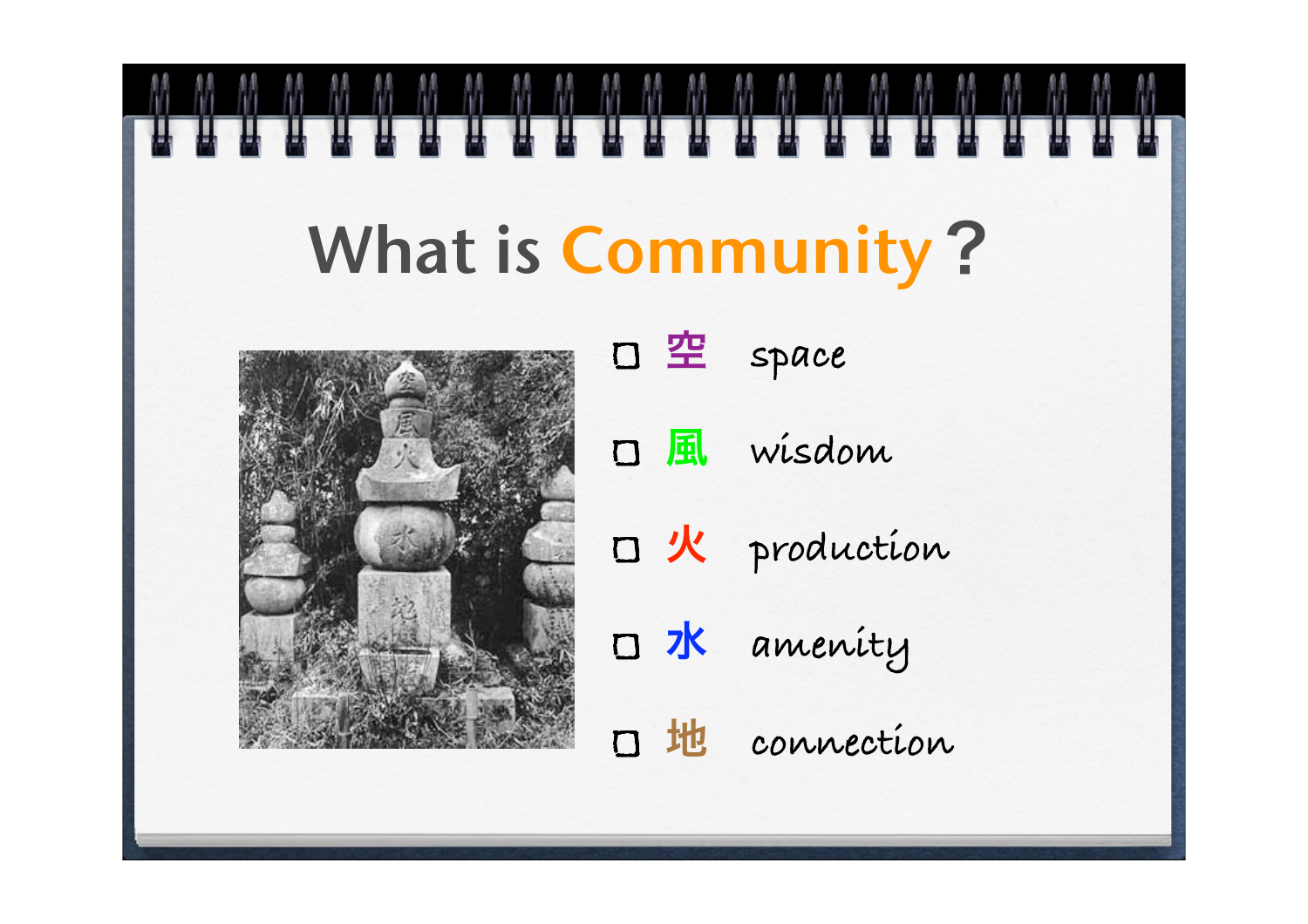# People and Location

空 **space environment, atmosphere** 風 **wisdom intellectuals, talented** 火 **production entrepreneurs, farmers** 水 **amenity nature, festivals, services** 地 **connection tradition, governance**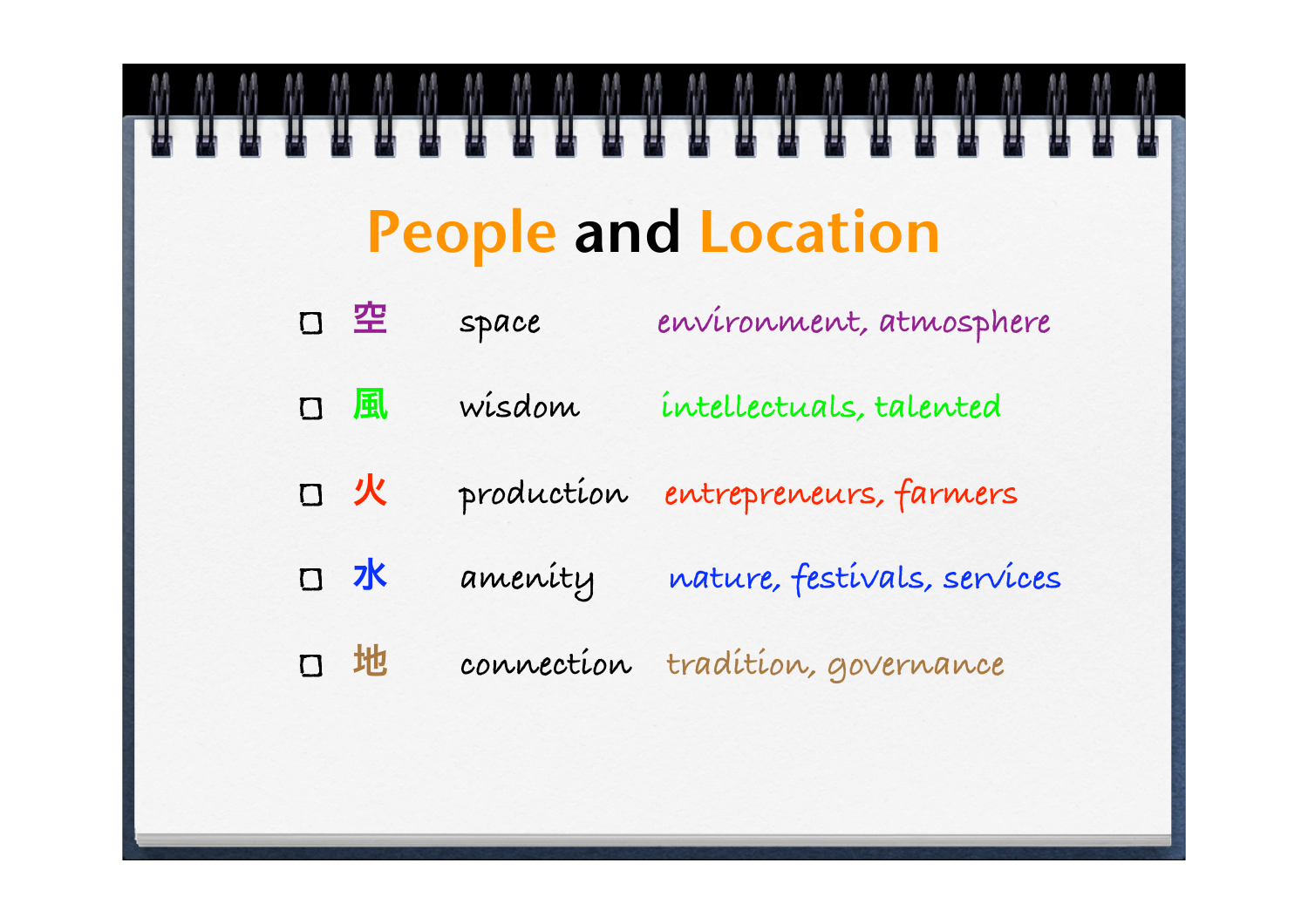## What is Northeast Asia?

- No clear definition
- Actors in Northeast Asia:
	- Japan, Korea (Seoul and Pyongyang), China, Mongolia, Russia, and the US
	- functional definition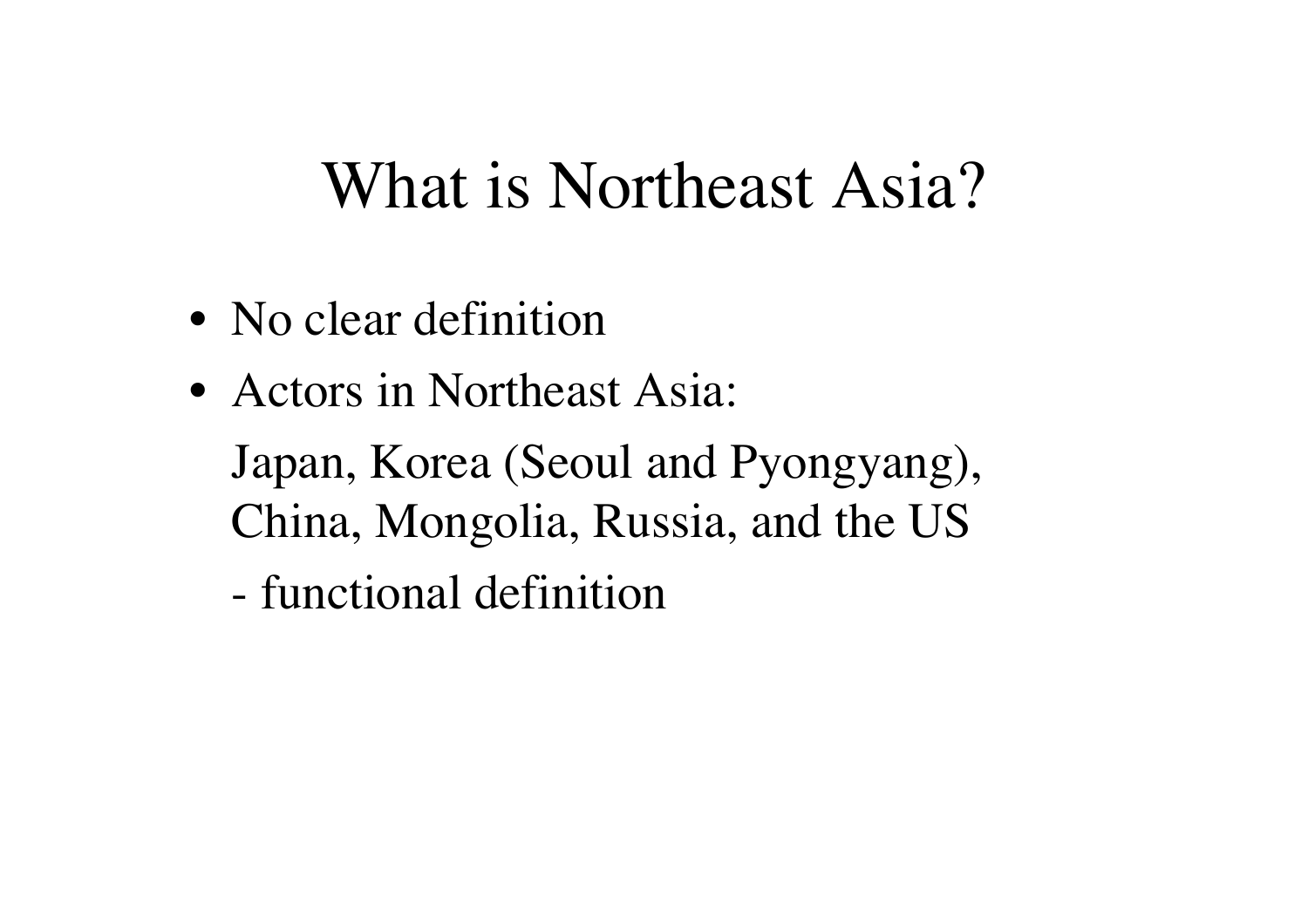# What is special about NEA?

- Diverse and a-symmetric countries
- Market-driven economic integration
- Community-building for "di-Americanization"?
- Short history of mutual cooperation
- Needs governance-building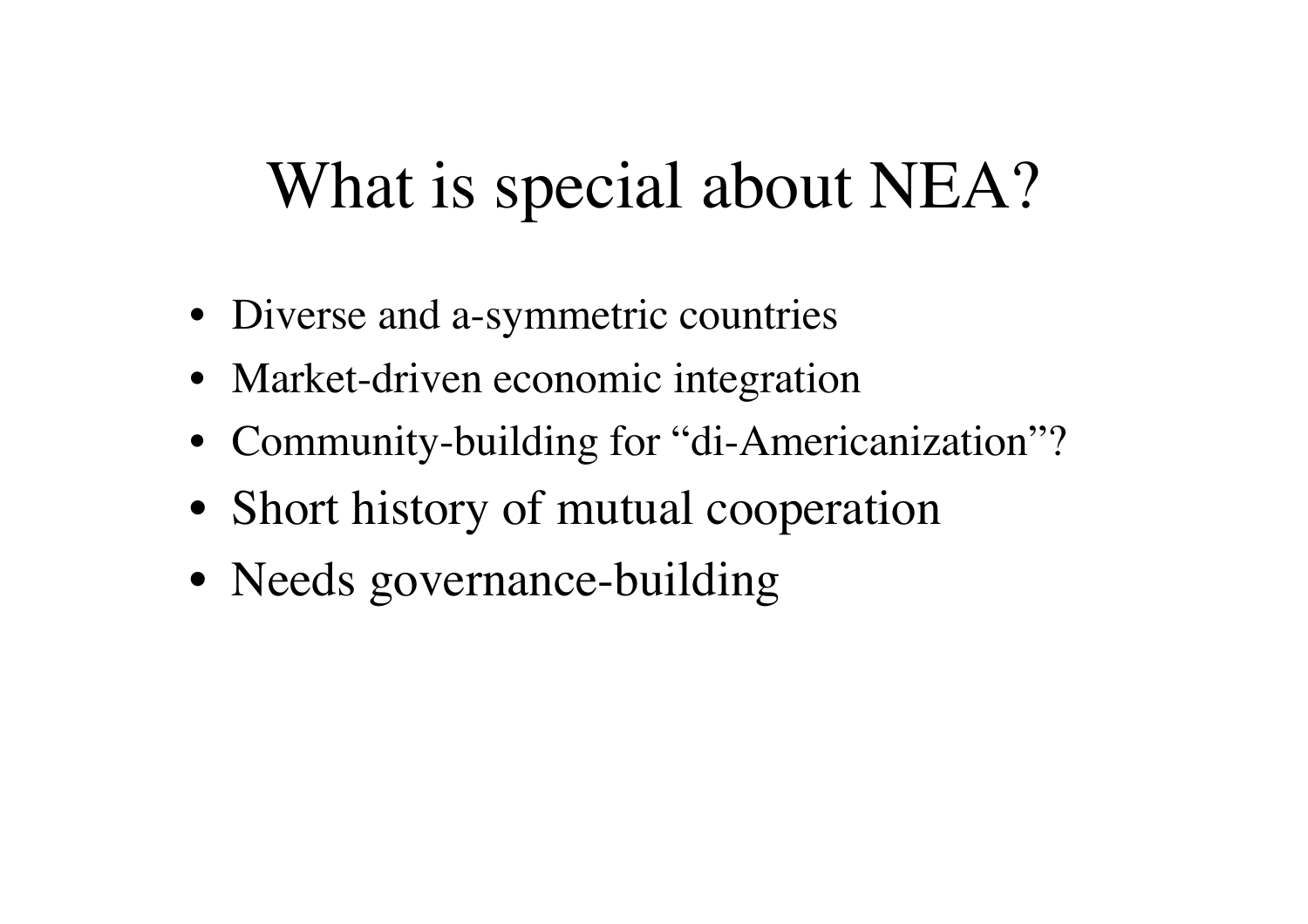#### Necessity of Regional Frameworks

- Ensuring regional security from threats inside and outside
- Provision of regional public goods
- Macroeconomic stability
- Resource management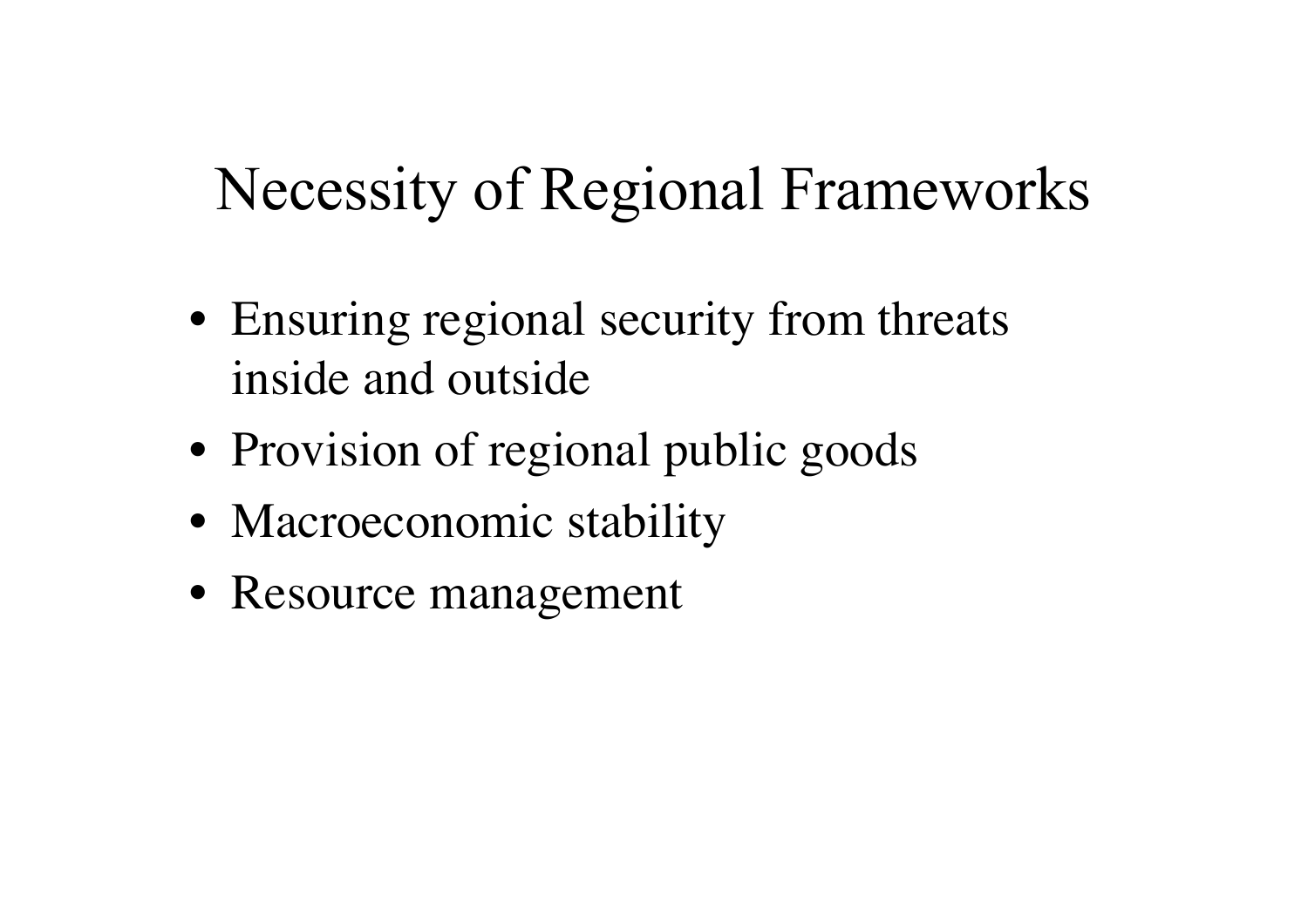# Possibility of Regional Frameworks

- Market  $=$  further liberalization FTAs and EPAs
- Civil sector  $=$  liberal & personal communication Internet and exchanges
- Government = inter-regional communication Northeast Asia OECD?
- Security = policy-driven cooperation Six-party conference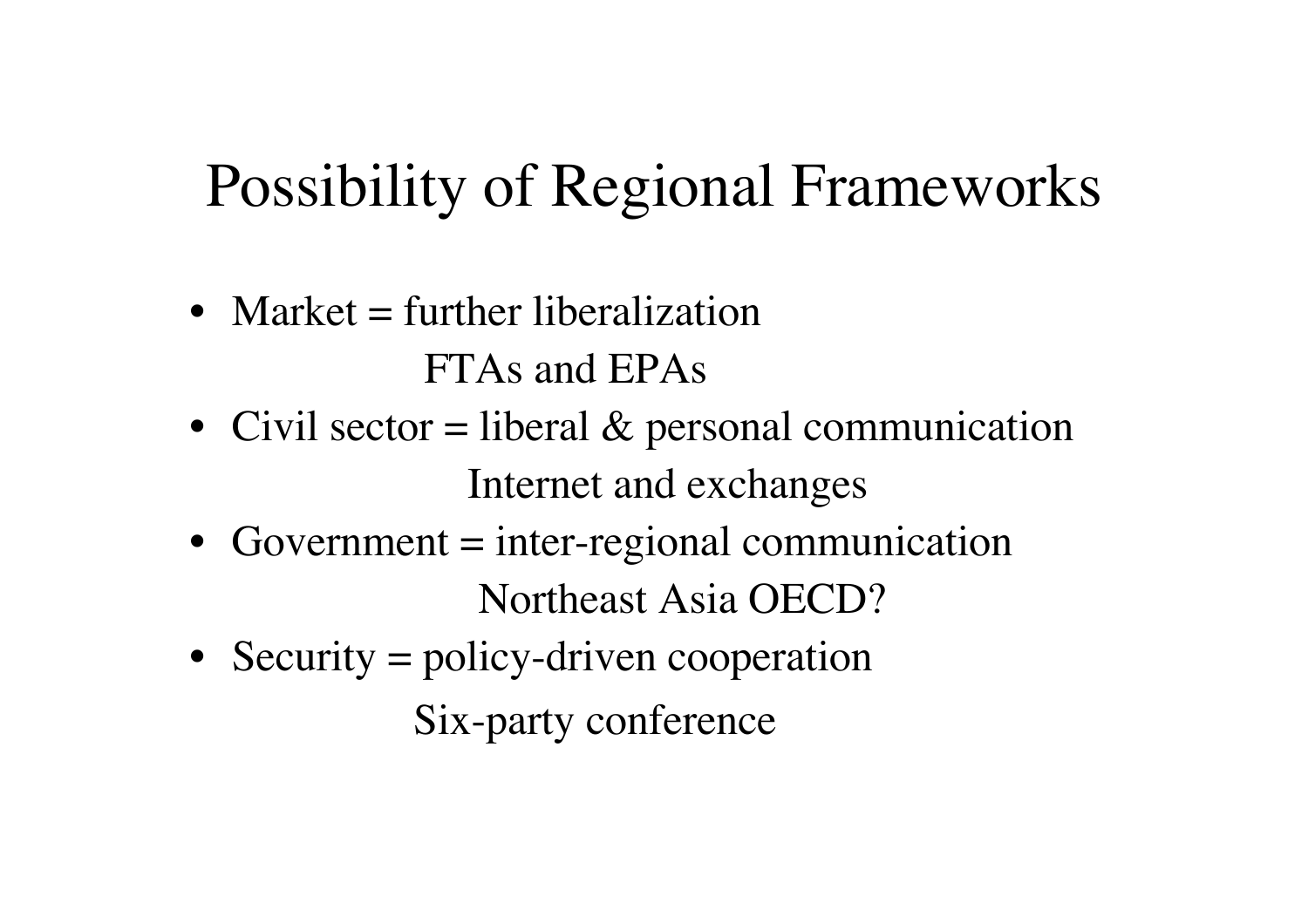# Challenges

- American unilateralism
- Hardliners in each country
- Rivalry (US, China, Japan)
- 8 + 2 party conference: US, Russia, PRC, Taiwan, Japan, South Korea, North Korea, Mongolia with observers (ASEAN, EU)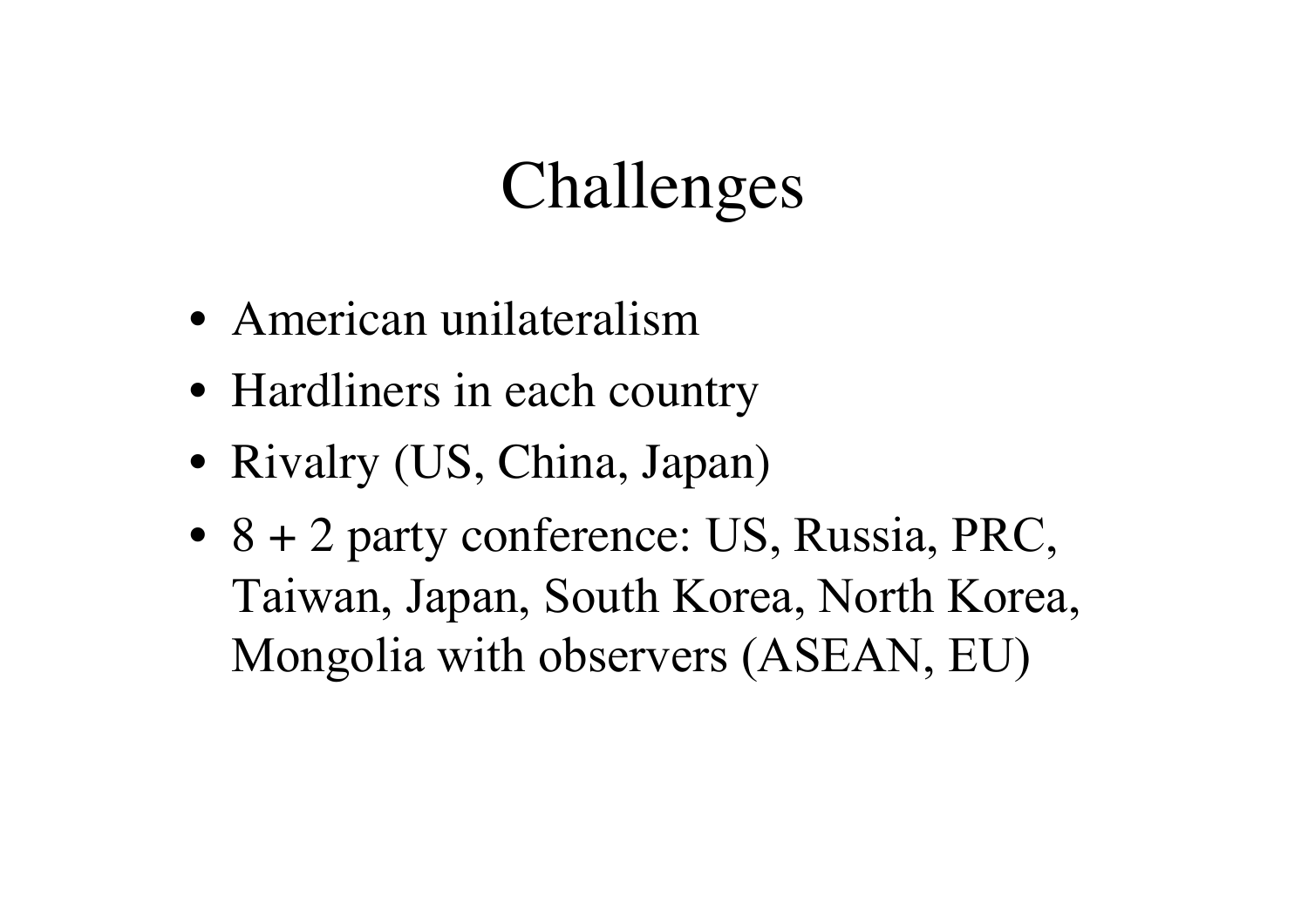